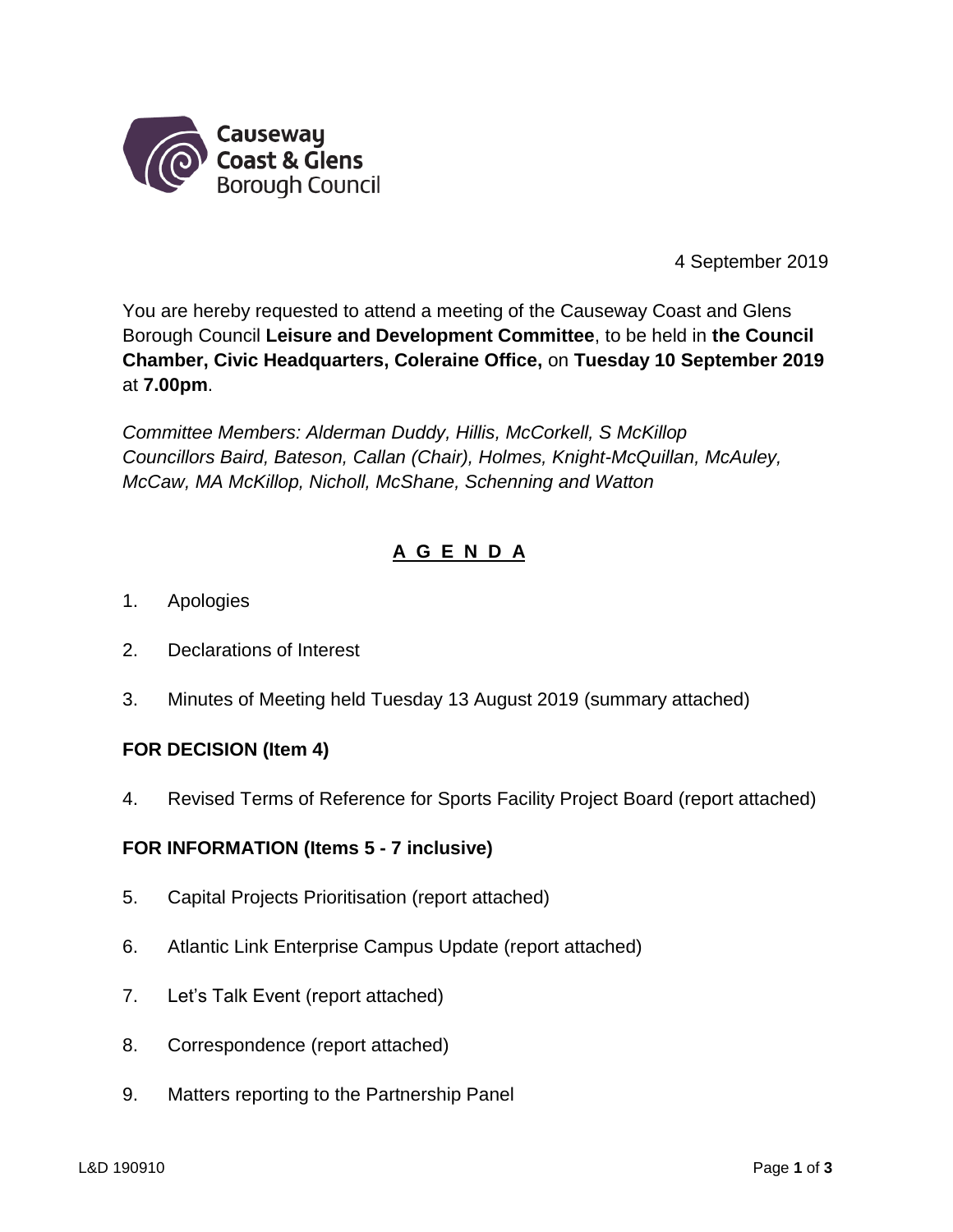## 10. Consultations

11. Notice of Motion proposed by Councillor Baird, seconded by Alderman McCandless (referred from Council Meeting 25 June 2019)

*"Over the past year there have been numerous collisions at the road junctions most used by traffic approaching and leaving the Dark Hedges. Sadly a young man from* 

USA was killed in one such accident in September 2018. After lobbying the *Roads Service and PSNI new high visibility Give Way signs were erected in October 2018 at two of the junctions but sadly the accident rate has not declined. Apart from the obvious high risk to life at these junctions the collisions have necessitated high level presence from the Ambulance Service, Air Ambulance Service and Police on an almost weekly frequency. Local people now live in fear in what has become treacherous international road junctions.* 

*In support of lobbying currently underway I would ask that Council write to the Permanent Secretary at DfI and the Chief Constable for NI to have STOP signs put in place immediately at the Fivey Road and Bregagh Road junctions with Gracehill Road and that this is followed by other effective measures to ensure safety is paramount at these junctions. Furthermore that the Fivey Road junction with the Drones Road is risk assessed and appropriate action taken to ensure safety".*

12. Notice of Motion proposed by Alderman Finlay, seconded by Councillor McAuley (referred from Council Meeting 27 August 2019)

*"That a memorial tablet, in memory of William Dunlop, be placed within his father, Robert Dunlop's memorial garden in Ballymoney".*

## **FOR CONFIDENTIAL CONSIDERATION (Items 13 - 16 inclusive)**

- 13. Reorganisation of Business Support (report attached)
- 14. Reorganisation of Tourism and Recreation Events Team (report attached)
- 15. Reorganisation of Sport and Wellbeing Development Unit (report attached)
- 16. Reorganisation of Sport and Wellbeing Ballysally (report attached)